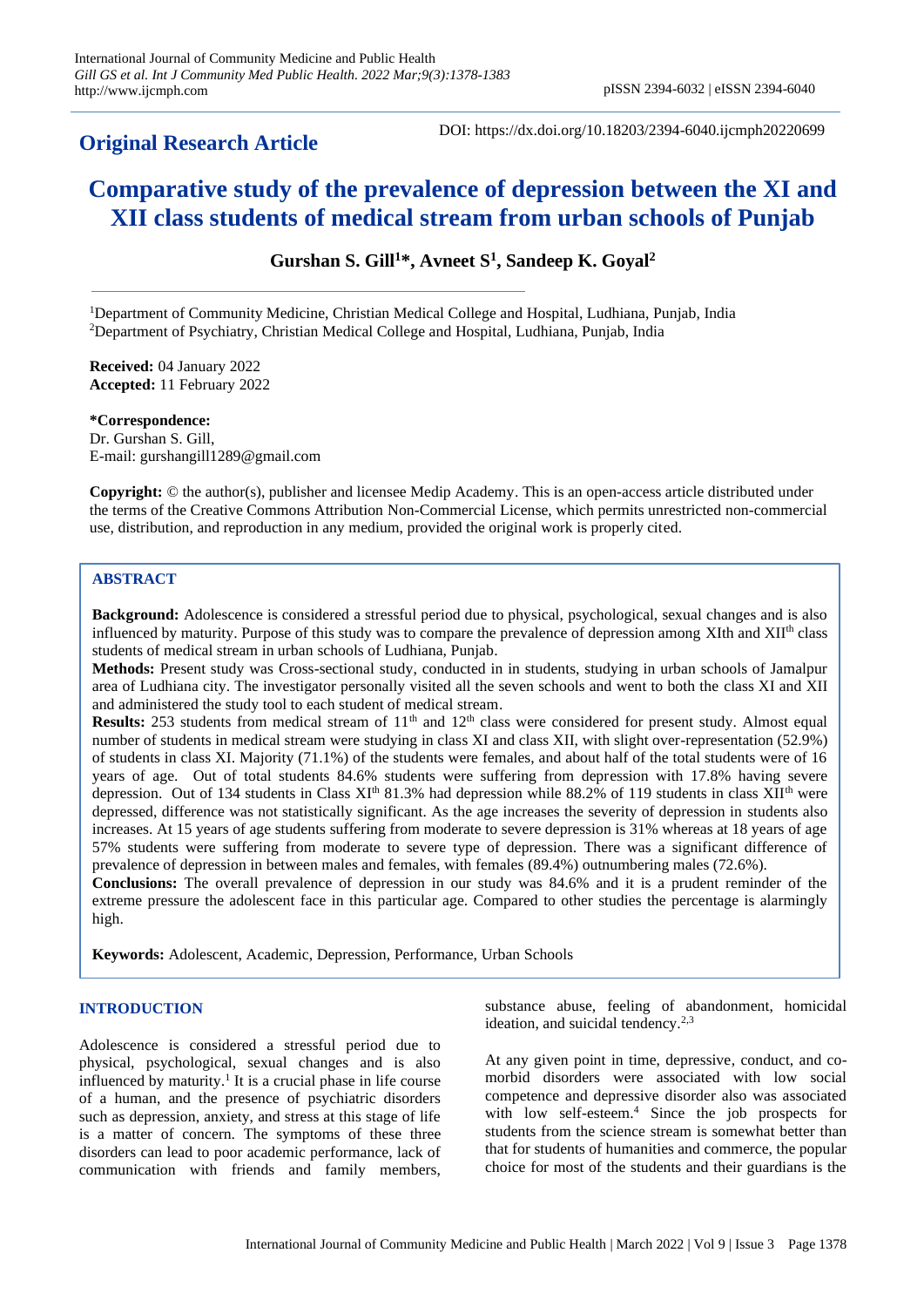science stream in Class XI. The choice made regarding stream of study is often irrevocable.

Unlike the situation in many Western industrialized countries, in India, it is difficult for a student to switch stream of education after leaving school. This is particularly the case for students specializing in commerce and humanities. These structural factors exacerbate the academic stress experienced by senior high school students. The XII<sup>th</sup> class and high school life ends with the second board examination. The performance in the XIIth class final examination is crucial for getting admission into one's preferred stream, college or university. Because of academic stress and failure in examination, a student commits suicide every hour in India raising questions regarding the effects of the school system on the wellbeing of adolescents. Given the said background, purpose of this study was to compare the prevalence of depression among  $XI<sup>th</sup>$  and  $XI<sup>th</sup>$  class students of medical stream in urban schools of Ludhiana, Punjab.<sup>5</sup>

#### **METHODS**

Present study was cross-sectional study, conducted in in students, studying in urban schools of Jamalpur area of Ludhiana city, which is the field practice area of the Department of Community medicine, Christian Medical College, Ludhiana. Study period was of two years, from October 2015 to October 2017 and the data was collected over a three-month period from August 2016 to October 2016. Study was approved by institutional ethical committee. After obtaining the written consent from all the schools included in the study and explaining the objectives to the authorities and briefing the students about the nature of the study, students who gave their consent for participation were covered in the study. The sample size was calculated using Open Epi, Version 3, 253 students in the medical stream were included in the study.

The investigator personally visited all the seven schools and went to both the class XI and XII and administered the study tool to each student of medical stream. The study tool consisted of two different questionnaires. The first one was for eliciting general information from the students and their day-to-day activities and their passtimes. The second tool was PHQ-9 questionnaire. Some of the questions in the first tool had dichotomous responses (yes/no).

#### *Interpretation of total score*

| Score:    | <b>Depression Severity</b>   |
|-----------|------------------------------|
| $1-4:$    | Minimal depression / Normal  |
| $5-9:$    | Mild depression              |
| $10-14$ : | Moderate depression          |
| $15-19:$  | Moderately severe depression |
| $20-27:$  | Severe depression            |

Data was collected and compiled using Microsoft Excel, analyzed using SPSS 23.0 version. Frequency, percentage, means and standard deviations (SD) was calculated for the continuous variables, while ratios and proportions were calculated for the categorical variables. Difference of proportions between qualitative variables were tested using chi- square test or Fisher exact test as applicable. P value less than 0.5 was considered as statistically significant.

#### **RESULTS**

253 students from medical stream of 11th & 12th class were considered for present study. Almost equal number of students in medical stream were studying in class XI and class XII, with slight over-representation (52.9%) of students in class XI

#### **Table 1: Class-wise distribution of students.**

| Class | <b>Number of students</b> |  |
|-------|---------------------------|--|
|       |                           |  |
| KП    | 10                        |  |

Majority (71.1%) of the students were females, and about half of the total students were of 16 years of age.

## **Table 2: Age and gender distribution of students.**

| Age in        | <b>Gender</b> |                |               |
|---------------|---------------|----------------|---------------|
| years $(\% )$ | Male $(\% )$  | Female $(\% )$ | Total $(\% )$ |
| 15            | 11(15.1)      | 18(10.0)       | 29(11.5)      |
| 16            | 36(49.3)      | 85 (47.2)      | 121(47.8)     |
| 17            | 17(23.3)      | 67(37.2)       | 84 (33.2)     |
| 18            | 09(12.3)      | 10(5.6)        | 19(7.5)       |
| <b>Total</b>  | 73 (100)      | 180 (100)      | 253(100)      |

Out of total students 84.6% students were suffering from depression with 17.8% having severe depression.

#### **Table 3: Distribution of students according to grading of depression in PHQ-9 Classification.**

| <b>Grading of depression (PHQ-9</b><br>Score)            | No. of<br>subject | $\frac{0}{0}$ |
|----------------------------------------------------------|-------------------|---------------|
| Normal (PHQ-9 Score $<$ 5)                               | 39                | 15.4          |
| Mild depression (PHQ-9 Score 5-<br>9)                    | 97                | 38.3          |
| <b>Moderate depression (PHQ-9</b><br><b>Score 10-19)</b> | 72                | 28.5          |
| <b>Severe depression (PHQ-9 Score</b><br>> 20            | 45                | 17 8          |

Out of 134 students in Class XIth 81.3% had depression while 88.2% of 119 students in class XIIth were depressed. Though the difference of levels of depression between two classes was not very significant. Mann-Whitney U test for independent samples was done on the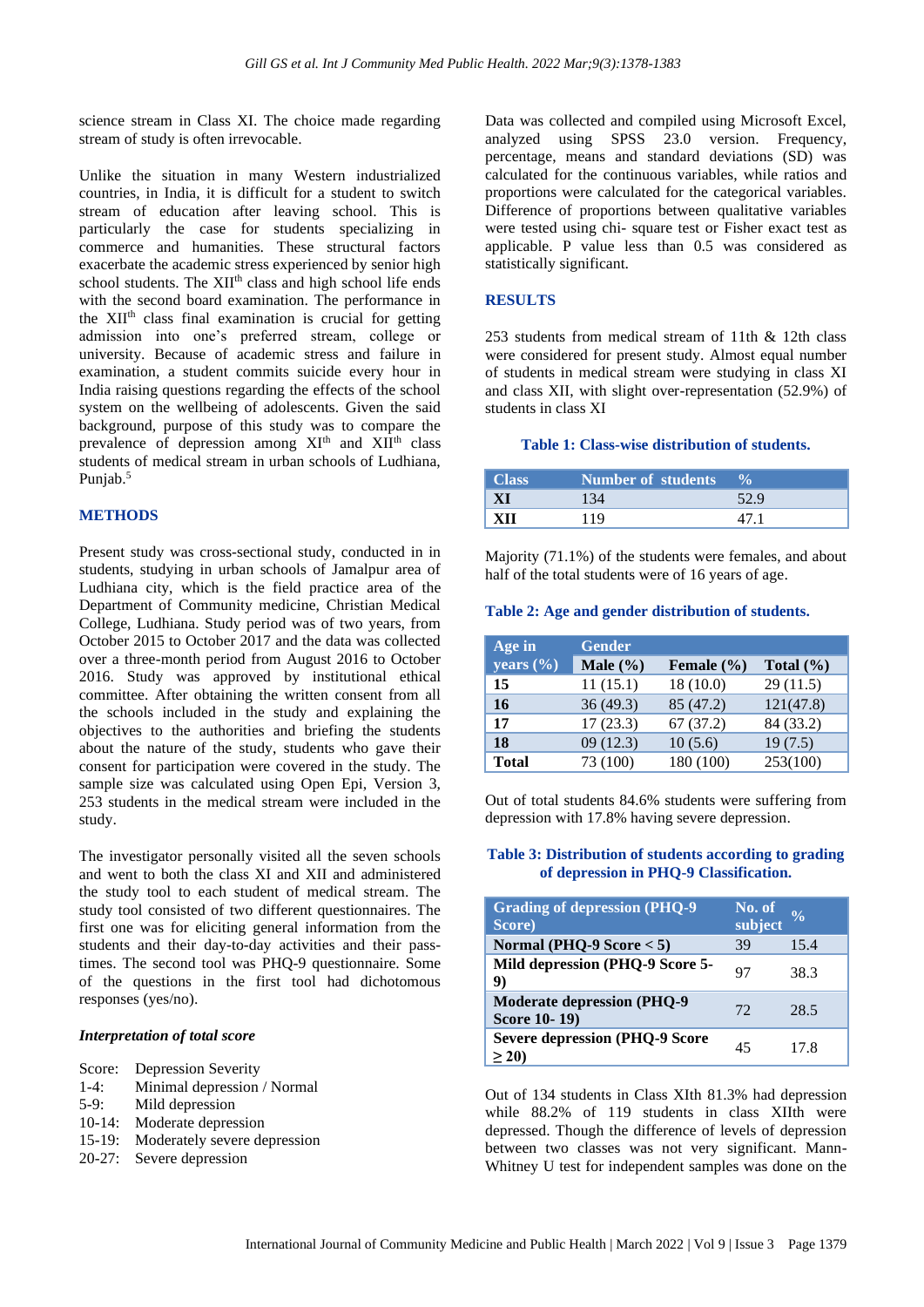variables and the association between the two was not found to be significant (p value  $= 0.436$ ).

## **Table 4: Depression in class XI and XII.**

|              | Normal    | <b>Mild</b> | <b>Moderate</b> | <b>Severe</b> | <b>Total</b> |
|--------------|-----------|-------------|-----------------|---------------|--------------|
| Class        | N(%       | N(%)        | N(%             | N(%           | $N(\%)$      |
| XI           | 25(18.7)  | 42(31.3)    | 38 (28.4)       | 29(21.6)      | 134 (100)    |
| <b>XII</b>   | 14 (11.8) | 55 (46.2)   | 34(28.6)        | 16(13.4)      | 119 (100)    |
| <b>Total</b> | 39 (15.4) | 97 (38.3)   | 72(28.5)        | 45 (17.8)     | 253 (100)    |

Percents: (Row) Mann-Whitney U test, P-value  $= 0.436$ 

#### **Table 5: Depression according to age.**

| <b>Age in Years</b> | <b>Normal</b> | <b>Mild</b> | <b>Moderate</b> | <b>Severe</b> | <b>Total</b> |
|---------------------|---------------|-------------|-----------------|---------------|--------------|
|                     | N(%)          | N(%)        | N(%             | N(%)          | N(%)         |
| 15                  | 06(20.7)      | 14(48.3)    | 07(24.1)        | 02(6.9)       | 29 (100)     |
| <b>16</b>           | 17(14.0)      | 43(35.5)    | 33(27.3)        | 28(23.1)      | 121 (100)    |
| 17                  | 14 (16.7)     | 33(39.3)    | 25(29.8)        | 12(14.3)      | 84 (100)     |
| 18                  | 02(10.5)      | 07(36.8)    | 07(36.8)        | 03(15.8)      | 19 (100)     |
| <b>Total</b>        | 39 (15.4)     | 97 (38.3)   | 72(28.5)        | 45 (17.8)     | 253 (100)    |

 $Chi^2 = 7.349$  df (9) p= 0.6008

#### **Table 6: Depression according to gender.**

|              | <b>Normal</b> | <b>Mild</b> | <b>Moderate</b> | <b>Severe</b> | <b>Total</b> |
|--------------|---------------|-------------|-----------------|---------------|--------------|
| Gender       | N(%)          | N(%         | $N(\%)$         | N(%           |              |
| <b>Male</b>  | 20(27.4)      | 30(41.1)    | 12(16.4)        | 11(15.1)      | 73           |
| Female       | 19(10.6)      | 67(37.2)    | 60(33.3)        | 34(18.9)      | 180          |
| <b>Total</b> | 39 (15.4)     | 97 (38.3)   | 72(28.5)        | 45 (17.8)     | 253          |

Percent's: (Row Chi<sup>2</sup>= 15.395; df (3)  $p= 0.0015$ 

As the age increases the severity of depression in students also increases. At 15 years of age students suffering from moderate to severe depression is 31% whereas at 18 years of age 57% students were suffering from moderate to severe type of depression.

There was a significant difference of prevalence of depression in between males and females, with females (89.4%) outnumbering males (72.6%).

More number of students who couldn't concentrate on the subject were suffering from moderate to severe depression (64%). Out of 253 students 95% students were satisfied with the stream they chose while 5% students were not satisfied and in those 5% students the severity of depression was more. Among 253 students 55% students like the way they were being taught the subject while 45% didn't like the way of teaching. Among 253 students 91.3% students didn't want to change the stream. Out of 253 students 60.9% observed change in their appetite over past two weeks. Out of 253 students 78.7 % experienced change in sleep patterns.

Post answering of the phq-9 questions difficulty level in routine activities. It is seen that 66.8% students experienced somewhat difficulty while doing their routine day to day activities.

## **Table 7: Distribution of students according to satisfaction in their stream.**

|                                                             | <b>Response</b>          |                |  |
|-------------------------------------------------------------|--------------------------|----------------|--|
| <b>Questions</b>                                            | <b>Yes</b>               | N <sub>0</sub> |  |
| <b>Ability to concentrate</b>                               | 187 (73.9 %)             | 66 (26.1 %)    |  |
| <b>Satisfaction with the</b><br>stream                      | 241 (95 %)               | $12(5\%)$      |  |
| <b>Satisfaction with</b><br>teaching methods                | 139 (55 %)               | 114 (45 %)     |  |
| Feel like changing the<br>stream                            | 22(8.7%)                 | 231 (91.3 %)   |  |
| Time for recreational<br>activities                         | 122                      | 131            |  |
| Liking extra-<br>curricular activities                      | 237 (94 %)               | 15(5%)         |  |
| Change in appetite in<br>past two weeks                     | 154 (60.9 %)             | 99 (40.1 %)    |  |
| Change in sleep<br>patterns over the<br>period of two weeks | 199 (78.7 %) 54 (21.3 %) |                |  |
| Do you feel capable of<br>taking decisions on<br>your own?  | 176 (69.6 %) 77 (30.4 %) |                |  |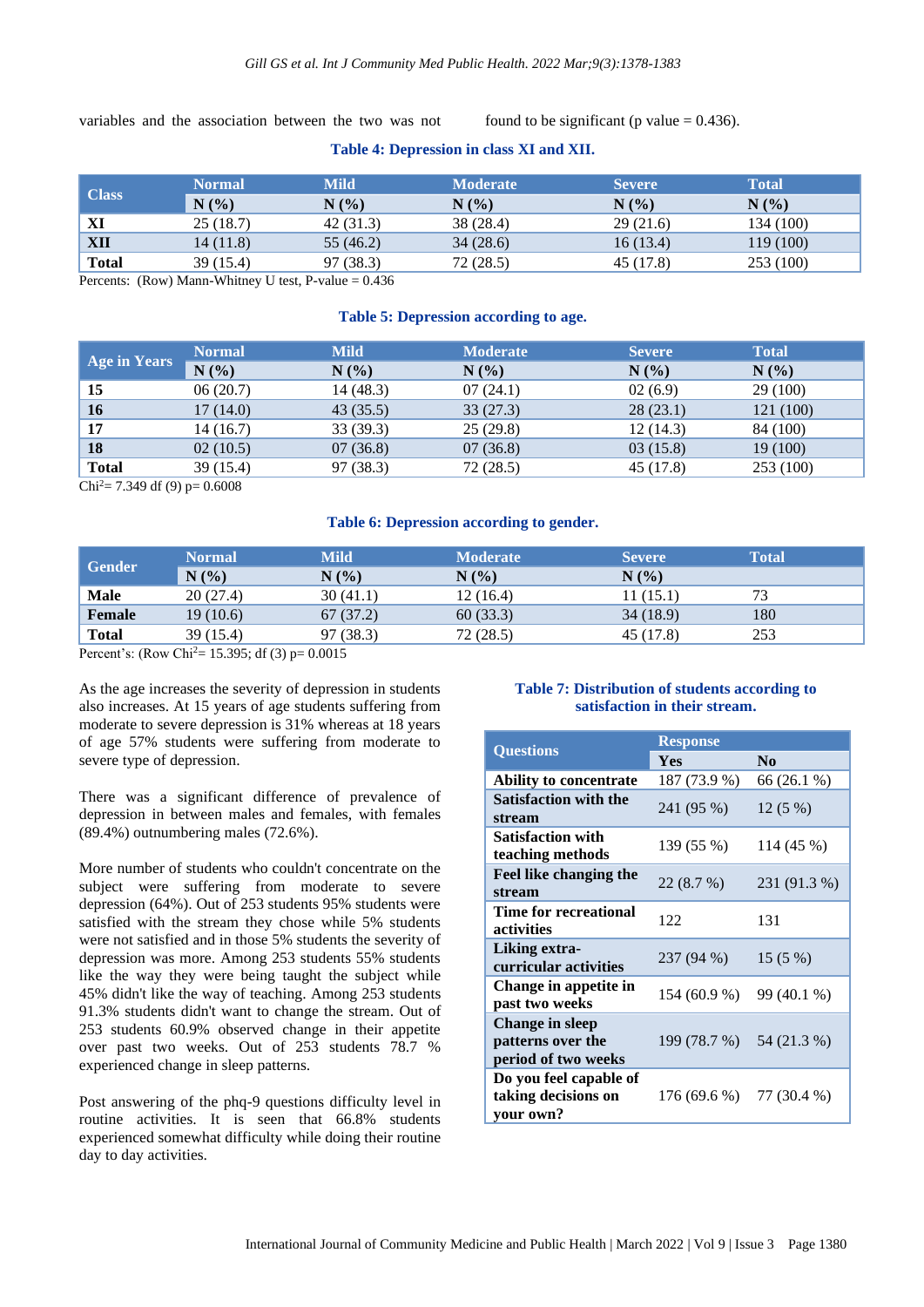| <b>Difficulty level in</b><br>routine activity | Number of<br><b>students</b> | <b>Percentage</b> |
|------------------------------------------------|------------------------------|-------------------|
| Not-difficult                                  | 39                           | 15.4              |
| Somewhat-difficult                             | 169                          | 66.8              |
| Very-difficult                                 | 38                           | 15.0              |
| <b>Extremely-difficult</b>                     |                              | 2.8               |
| <b>Total</b>                                   | 253                          | 100               |

## **Table 8: Difficulty level in routine activities post answering of PHQ-9 questionnaire.**

## **DISCUSSION**

Depression is a substantial and largely unrecognized problem among adolescents that warrants an increased need and opportunity for identification and intervention at the high school level. The present study revealed a substantial prevalence of depression in medical stream students of urban schools of Ludhiana i.e., out of total students included in the study 84.6% students were suffering from different grades of depression with 17.8% suffering from severe depression.

The current study reported that as the age increases the severity of depression in students also increases, these results were similar to Lamba et al who reported that highest psychiatric illnesses were in those who were 17 (20.4%) followed by 16 (15.2%) and 15 (14%) years of age respectively highest psychiatric illnesses were in the age group of 15 to 17 years.<sup>6</sup> Trivedi, et al. reported that depression was detected among a significant number ( $P =$ 0.012) of adolescents (ages 14 and 15 years).<sup>7</sup> The lower percentage of depression in the above-mentioned studies could be because these studies didn't take into account the educational component plus the stress of approaching board examinations and finally the most important was the stress, anxiety and relatively tough standards of the subject.

Out of the total 253 medical stream students studying in urban schools of Ludhiana. The overall prevalence of depression was observed to be 84.6% while Ranney et al. found that among 624 adolescents (88% response rate) meeting eligibility criteria, 22.8% (n=142) screened positive for depressive symptoms.<sup>8</sup> This huge difference between this study and our study was because of the fact that they took adolescents of all ages while in our study we took into account only the students of classes XI and XII of medical stream.

Till date, Indian studies reported prevalence rates of psychiatric disorders among children ranging from 2.6 to 35.6 percent. Bansal PD and Barman R.<sup>9</sup> Showed that among 982 students, 199 (20.2%) had psychiatric morbidity. Lamba et al found that out of total 257 respondents with response rate of 84%. Prevalence of psychiatric morbidity was 14.8% (38 cases).<sup>6</sup> Ahmad et al found the prevalence of the overall psychosocial problems to be 17.9%.<sup>10</sup>

Verma et al reported a study in which 321 students of class XII of various boards which included the state board and I.C.S.E board apart from C.B.S.E board.<sup>11</sup> The only difference in this study and our study was that the prevalence of depression was lower (40.49%) in their study than the prevalence that came out in our study (88.2%) the probable cause of higher prevalence in our study was because that in our study the subjects were of classes XI and XII only the medical stream in schools of C.B.S.E. board while the above-mentioned study had students of different streams in different schools affiliated with three different boards.

In our study there was a significant difference in prevalence of depression between males and females, with females (89.4%) outnumbering males (72.6%) (X2= 15.395 df (3) p= 0.0015). Saluja et al. have also reported that a higher proportion of females (25%) reported depressive symptoms than males  $(10\%)$ .<sup>12</sup>

Trivedi, et al found that girls were significantly more depressed  $(P=0.016)$  and further found that out of 392 students they found that 88 (22.45%) students were depressed.<sup>7</sup> There were 27 (6.9%) students with borderline depression, 35 (8.9%) with moderate depression, 16  $(4.1\%)$  with severe depression, 10  $(2.6\%)$ with extreme depression, and mood disturbances among 71 (18.1%). These studies corroborate the findings of our study which also show a high significance of females being more depressed than male adolescents.

Secondary education is an important phase of student life, from individual, as well as social point of view. During the last phase of adolescence, a number of entrance examinations come up to get seats in the desired field according to their liking this is a very common factor which leads to stress, anxiety and also depression in certain adolescents who are not able to achieve their goals even after trying multiple times of these adolescents the percentage of above-mentioned factors is highest amongst class XII students because of the approaching board and various entrance examinations. Out of the total 253 medical stream students 134 students in Class XI<sup>th</sup> (81.3%) had depression while (88.2%) of 119 students in class XIIth were depressed. Though the difference of levels of depression between two classes was not very significant.

Our study shows that prevalence of depression in class XII students is more than class XI, as also shown by other studies mentioned below. One possible explanation for the higher rate of depression could be the perceived stress of approaching board examination of class XII, as this period is most crucial and decisive in determining one's future academic and professional career. Verma et al. reported that prevalence of depression was more in class XII students i.e., out of 321 students 40.49% students were mildly depressed, while 19% had major depression.<sup>11</sup> Kumar et al. reported findings supported by previous Indian studies that depression, Anxiety and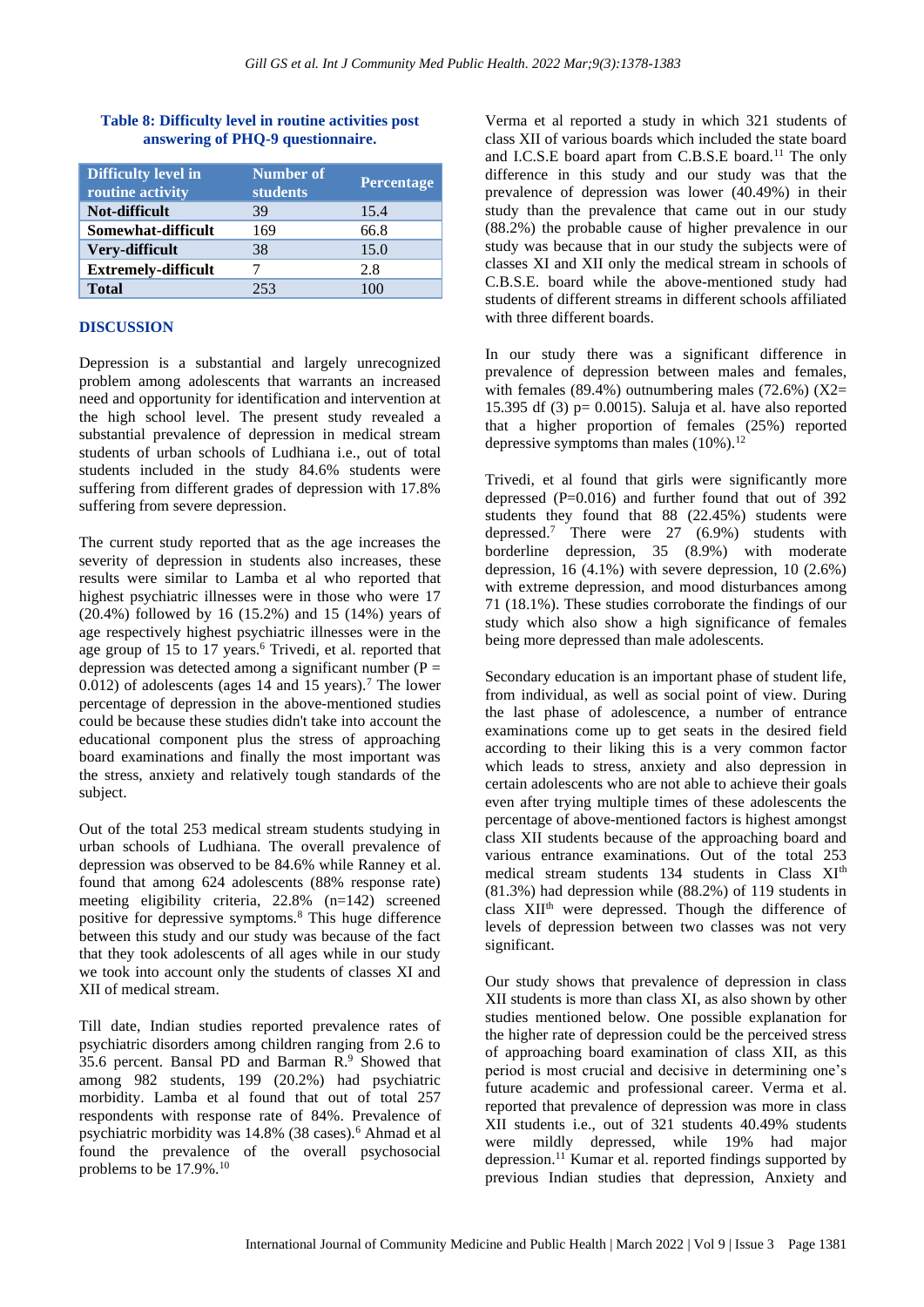Stress were all significantly higher among the 12th class as compared to class 11th.<sup>13</sup> Bhasin et al. found that scores in the three domains i.e., depression, anxiety and stress to be remarkably correlated.<sup>14</sup> Depression ( $p=0.025$ ), Anxiety (0.005) and Stress ( $p<0.001$ ) were all significantly higher among the 'board classes' and it was found to have an inverse relationship with the academic performance of the students. Urmila et al., compared scores of depressions obtained in Class XI and compared with scores obtained in 12th for both boys and girls which was found statistically not significant.<sup>15</sup>

Adolescents who participated in recreational activities reported low levels of depressed mood compared to adolescents not participating in such activities. In our study we found that out of the 253 students, 131 were not carrying out any recreational activities and 90% of them were suffering from one or other type of depression. According to our study the students who carried out recreational activities had lower levels of depression which showed that carrying out recreational activities had a protective effect to counter depression and this was statistically significant.

Dhoundiyal et al. found that there is dire need of working upon a conducive environment by all stakeholders to promote the overall development of adolescents. Reaching out to adolescents, while addressing issues like understanding themselves, their minds and bodies, and handling the social pressures, etc. could be organized in formal as well as non-formal school setting and outside it too. Participatory techniques such as role plays, street plays, folk dances, music, puppetry, posters, exhibition, slogan writing, etc. could be used extensively in this regard. Chauhan et al. found that the extra-curricular activities seemed to keep depression away among the study subjects as more than half of the study subjects (54.4%) were involved in outdoor sports like football, badminton and basketball or indoor sports like chess and table tennis.<sup>17</sup> Nearly two-thirds of study subjects (32.1%) participate in music, dance, art and dramatics.

The primary objective of this study was to determine the prevalence of depression among class XI and class XII students of medical stream and to compare the prevalence between the two classes. Based on the identified factors, proactive steps should be taken at school and community levels to ensure healthy school and family environments. Emphasis should also be on information, education and communication activities to ensure recognition of even mild symptoms of depression and their early treatment. Further studies are needed to explore attitude of students, parents and teachers towards mental health problems on large scale.

#### **CONCLUSION**

The overall prevalence of depression in our study was 84.6% and it is a prudent reminder of the extreme pressure the adolescent face in this particular age. Compared to other studies the percentage is alarmingly high. This is higher than those reported by several national, regional and international studies. Higher prevalence of depression in our study may be due to the fact that only medical stream students were chosen and these students are under more stress because of the upcoming competitive exams and more taxing syllabus. In similar studies, poor academic performance was one of the risk factors associated with depression, this may be due to the unrealistic expectation the students had about themselves and from their parents.

*Funding: No funding sources*

*Conflict of interest: None declared Ethical approval: The study was approved by the Institutional Ethics Committee*

## **REFERENCES**

- 1. Casey B, Jones RM, Levita L, Libby V, Pattwell S, Ruberry E, et al. The storm and stress of adolescence: insights from human imaging and mouse genetics. Dev Psychobiol. 2010;52(3):225– 35.
- 2. Brooks TL, Harris SK, Thrall JS, Woods ER. Association of adolescent risk behaviors with mental health symptoms in high school students. J Adolesc Health Off Publ Soc Adolesc Med. 2002;31(3):240- 6.
- 3. Gregory AM, Caspi A, Moffitt TE, Koenen K, Eley TC, Poulton R. Juvenile mental health histories of adults with anxiety disorders. Am J Psychiatry. 2007;164(2):301-8.
- 4. Renouf AG, Kovacs M, Mukerji P. Relationship of depressive, conduct, and comorbid disorders and social functioning in childhood. J Am Acad Child Adolesc Psychiatry. 1997;36(7):998-1004.
- 5. Hindustan times. Every hour, one student commits suicide in Indi. Available at http://www.hindustantimes.com/. 2017. Accessed on 12 January 2021.
- 6. Lamba R, Kumar S, Rana R. A study of pattern of psychogenic morbidity and associated biosocial factors in school going adolescent girls. Int J Community Med Public Health. 2016;3(12):3493-7.
- 7. Trivedi D, Dhakappa N, Ghildiyal P, Deekonda S, Subramaniam S, Iyer JS, et al. Depression among adolescent students in South India: how serious is the issue? Indian J Psychiatry. 2016;58(3):349-50.
- 8. Ranney ML, Walton M, Whiteside L, Epstein-Ngo Q, Patton R, Chermack S, et al. Correlates of depressive symptoms among at-risk youth presenting to the emergency department. Gen Hosp Psychiatry. 2013;35(5):537-44
- 9. Bansal PD, Barman R. Psychopathology of school going children in the age group of 10-15 years. Int J Appl Basic Med Res. 2011;1(1):43.
- 10. Ahmad A, Khalique N, Khan Z, Amir A. Prevalence of psychosocial problems among school going male